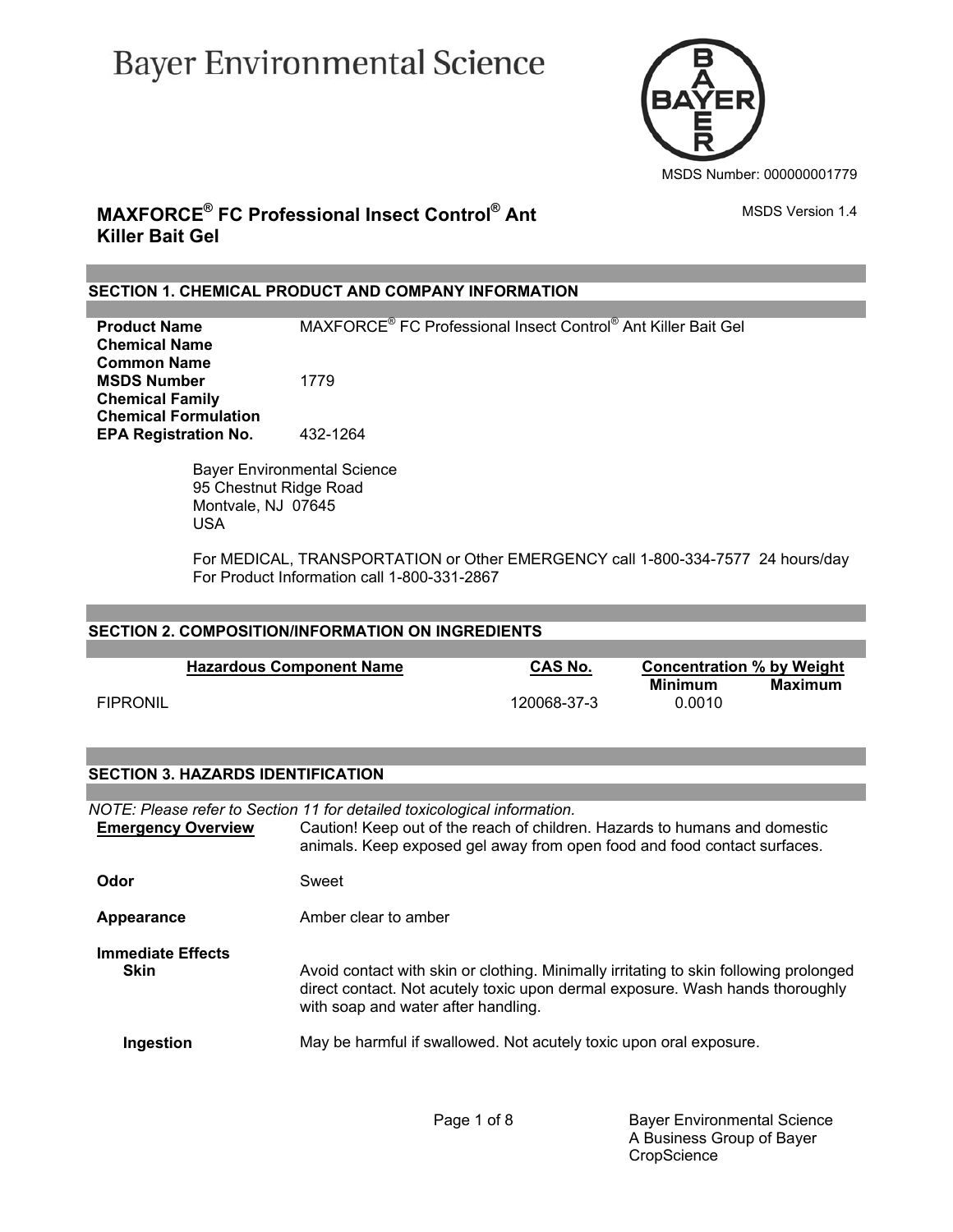### **MAXFORCE® FC Professional Insect Control® Ant Killer Bait Gel**

MSDS Number: 000000001779 MSDS Version 1.4

**Medical Conditions Aggravated by Exposure** No known health conditions are aggravated by exposure to this product.

### **SECTION 4. FIRST AID MEASURES Eye Rinse with copious amounts of water. Seek medical attention. Skin** Rinse with copious amounts of water. Seek medical attention. **Ingestion** If swallowed, drink two glasses of water and induce vomiting by touching back of throat with finger. Do not induce vomiting or give anything by mouth to an unconscious person. **Note to Physician** There is no specific antidote. TREATMENT FOR FIPRONIL OVEREXPOSURE: In severe cases of overexposure by oral ingestion, lethargy, muscle tremors, and in extreme cases, possibly convulsions may occur. Recommendations for treatment are based on anticonvulsant therapy as routinely administered to humans. Phenobarbital or diazepam may be useful in controlling convulsions induced by Fipronil. Even when symptoms of Fipronil intoxication are rapidly reversed by treatment, the treatment must be continued for several days, gradually decreasing the dose of anticonvulsant based on the patient's clinical response. This is necessary due to the slow elimination of the compound.

#### **SECTION 5. FIRE FIGHTING MEASURES**

| <b>Flash Point</b>                          | 94 °C / 201 °F<br>Method: Tagliabue Closed Cup                                                      |
|---------------------------------------------|-----------------------------------------------------------------------------------------------------|
| <b>Explosiveness</b>                        | Non flammable or explosive.                                                                         |
| <b>Fire and Explosion</b><br><b>Hazards</b> | Under fire conditions, toxic, corrosive fumes are emitted due to the active<br>ingredient fipronil. |
| <b>Suitable Extinguishing</b><br>Media      | Water, Foam, Carbon dioxide (CO2), Dry chemical                                                     |

#### **SECTION 6. ACCIDENTAL RELEASE MEASURES**

**General and Disposal** Wear appropriate gear for the situation. See Personal Protection information in Section 8.

Non-hazardous waste. Sweep up spilled material. Place in a container for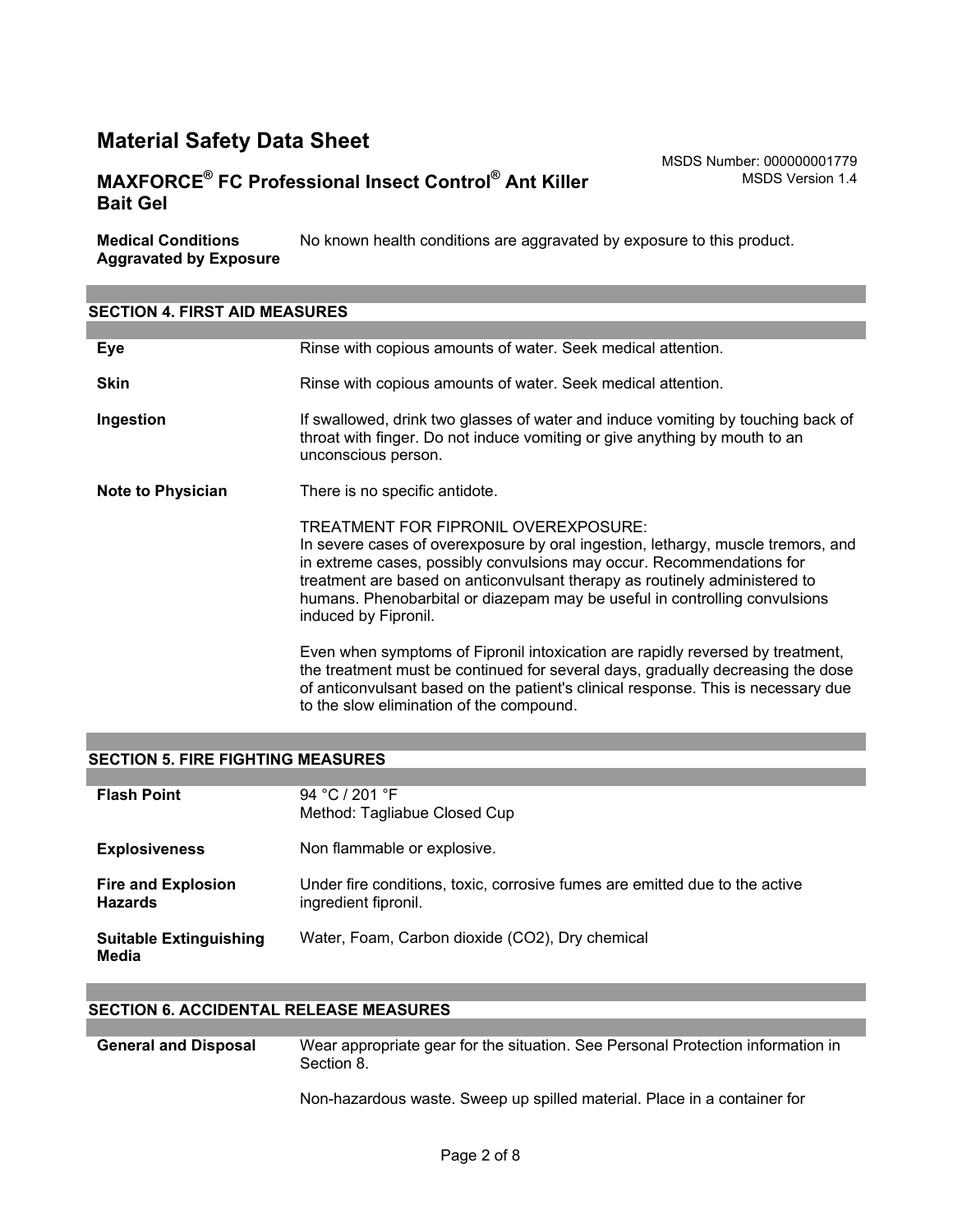### **MAXFORCE® FC Professional Insect Control® Ant Killer Bait Gel**

MSDS Number: 000000001779 MSDS Version 1.4

disposal. Dispose in accordance with all local, state/provincial and federal regulations.

Land Spill or Leaks If the active ingredient fipronil is spilled on the ground, the affected area should be scraped clean and placed in an appropriate container for disposal. Decontaminate tools and equipment following cleanup.

#### **SECTION 7. HANDLING AND STORAGE**

| <b>Handling Procedures</b>                    | Keep out of the reach of children.                                                                                                                                         |  |  |
|-----------------------------------------------|----------------------------------------------------------------------------------------------------------------------------------------------------------------------------|--|--|
|                                               | Fipronil: Avoid contact with skin, eyes and clothing. Avoid breathing vapors and<br>mists. Do not ingest.                                                                  |  |  |
| <b>Storing Procedures</b>                     | Fipronil: Do not contaminate water, food, or feed by storage or disposal. Store<br>unused boxes out of reach of children and animals. Store away from heat or<br>sunlight. |  |  |
| <b>Work/Hygienic</b><br><b>Procedures</b>     | Do not store, use, and/or consume foods, beverages, tobacco products, or<br>cosmetics in areas where this material is stored.                                              |  |  |
|                                               | Wash hands thoroughly with soap and water after handling and before eating,<br>drinking, chewing gum, using tobacco, or using the toilet.                                  |  |  |
|                                               | Wash skin promptly to remove accidental contact the active ingredient, fipronil.                                                                                           |  |  |
|                                               | Remove and wash contaminated clothing before re-use. Then wash body<br>thoroughly with soap and water and put on clean clothing.                                           |  |  |
|                                               | Wash clothing with detergent and hot water before reusing. Contaminated<br>clothing should not be taken home or laundered with other clothing.                             |  |  |
| <b>Min/Max Storage</b><br><b>Temperatures</b> | Do not transport or store above 38 °C                                                                                                                                      |  |  |

### **SECTION 8. EXPOSURE CONTROLS/PERSONAL PROTECTION**

| <b>Engineering Controls</b> | Use general ventilation to minimize exposure.                                                                                                                                                                                                                                                                   |
|-----------------------------|-----------------------------------------------------------------------------------------------------------------------------------------------------------------------------------------------------------------------------------------------------------------------------------------------------------------|
| <b>Body Protection</b>      | Applicators and other handlers must wear: Long-sleeved shirt and long pants<br>Shoes plus socks Chemical-resistant gloves (Neoprene, Nitrile, PVC)<br>All pesticide handlers (mixers, loaders, and applicators) must wear a long-<br>sleeved shirt and long pants, socks, shoes, and chemical-resistant gloves. |
|                             | Consideration must be given both to durability as well as permeation resistance.                                                                                                                                                                                                                                |
| <b>General Protection</b>   | These recommendations provide general guidance for handling this product.                                                                                                                                                                                                                                       |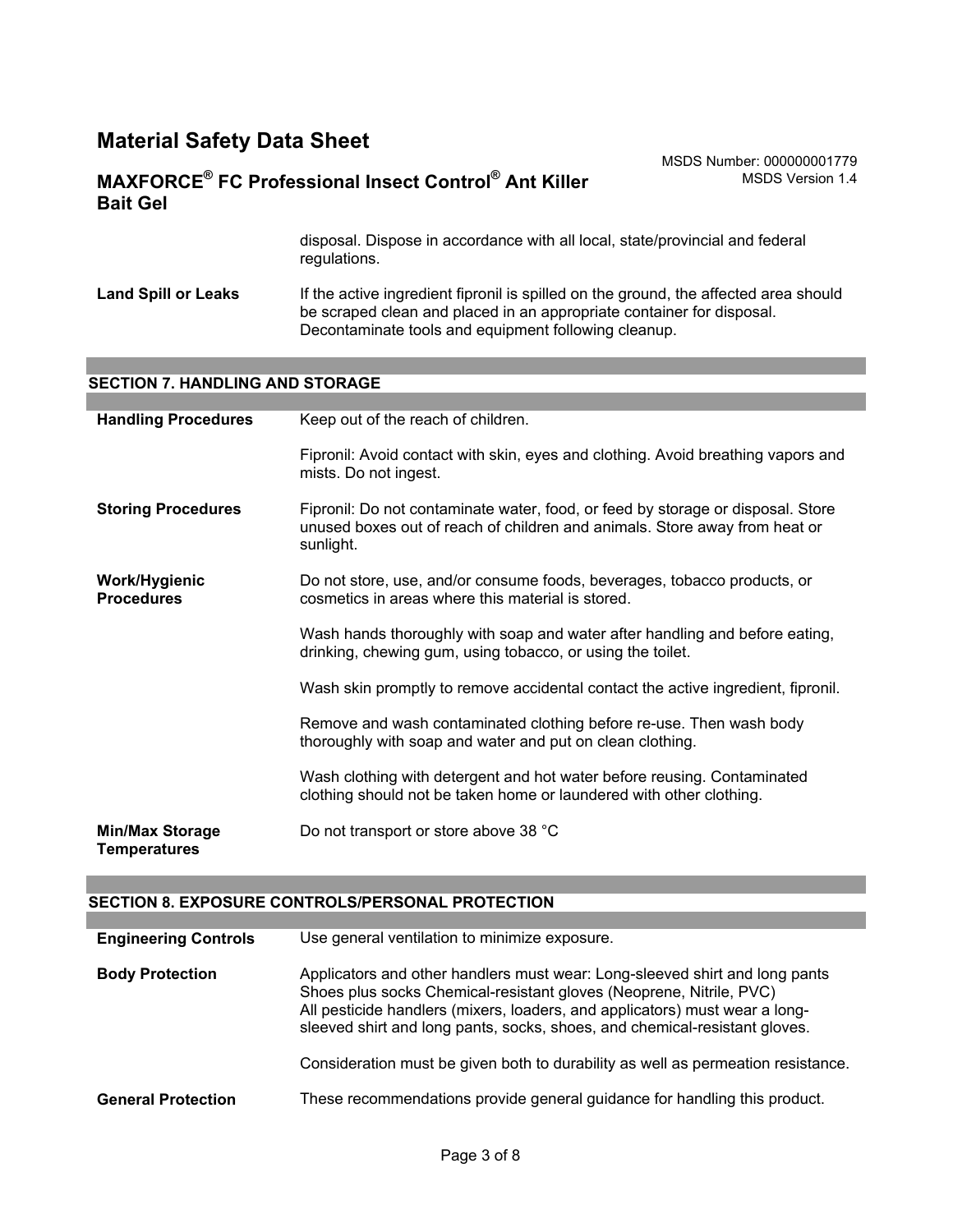#### MSDS Number: 000000001779 MSDS Version 1.4

### **MAXFORCE® FC Professional Insect Control® Ant Killer Bait Gel**

Because specific work environments and material handling practices vary, safety procedures should be developed for each intended application. Waste resulting from these procedures should be handled in accordance with Section 13: Disposal Considerations.

Assistance with selection, use and maintenance of worker protection equipment is generally available from equipment manufacturers.

#### **Exposure Limits**

None Established

### **SECTION 9. PHYSICAL AND CHEMICAL PROPERTIES**

| Appearance                    | Amber clear to amber |  |  |
|-------------------------------|----------------------|--|--|
| Odor                          | Sweet                |  |  |
| рH                            | Not applicable       |  |  |
| <b>Specific Gravity</b>       | 1.27                 |  |  |
| <b>Melting/Freezing Point</b> | 60 °C                |  |  |

### **SECTION 10. STABILITY AND REACTIVITY**

| <b>Chemical Stability</b>                            | Fipronil is stable under normal handling and storage conditions.                                                                 |  |  |
|------------------------------------------------------|----------------------------------------------------------------------------------------------------------------------------------|--|--|
| <b>Conditions to Avoid</b>                           | Product will stain porous surfaces.                                                                                              |  |  |
|                                                      | Direct sunlight<br>Exposure to extreme heat                                                                                      |  |  |
| Incompatibility                                      | Strong bases<br>Strong acids<br>Strong oxidizing agents                                                                          |  |  |
| <b>Hazardous Products of</b><br><b>Decomposition</b> | Decomposition Type: thermal<br>Hydrogen fluoride<br>Oxides of nitrogen<br>Oxides of sulfur<br>Carbon oxides<br>Hydrochloric acid |  |  |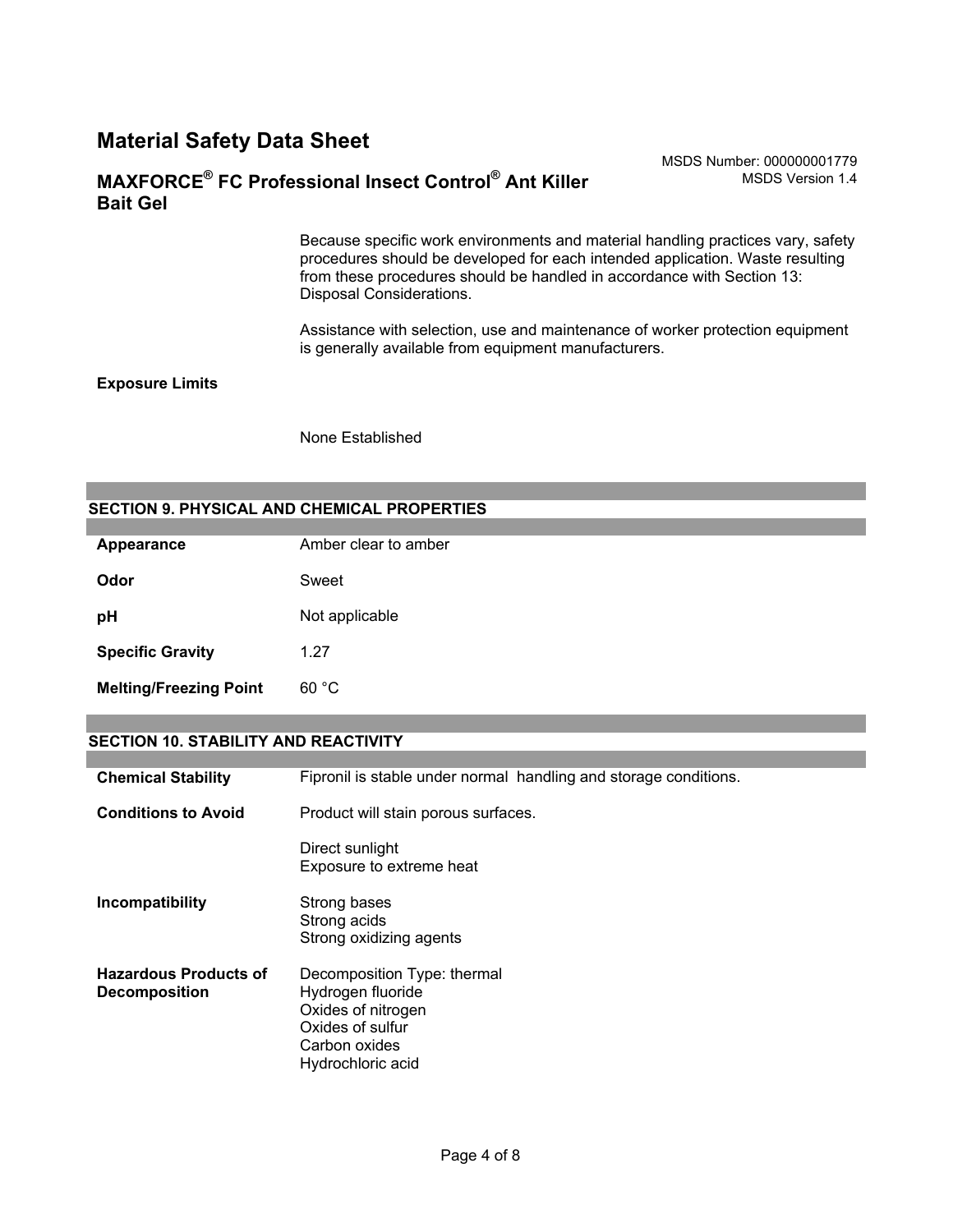### **MAXFORCE® FC Professional Insect Control® Ant Killer Bait Gel**

**Hazardous Polymerization (Conditions to avoid)** Will not occur

### **SECTION 11. TOXICOLOGICAL INFORMATION**

| <b>Acute Oral Toxicity</b>       | Data for 0.25% Formulation of Fipronil<br>Rat: LD50: > 5,000 mg/kg     |
|----------------------------------|------------------------------------------------------------------------|
| <b>Acute Dermal Toxicity</b>     | Data for 0.25% Formulation of Fipronil<br>$LD50:$ > 2,000 mg/kg        |
| <b>Acute Inhalation Toxicity</b> | Data for 0.25% Formulation of Fipronil<br>Rat: LC50: > 2.9 mg/l        |
|                                  | Acute Respiratory Irritation:<br>No test data found for product.       |
| <b>Skin Irritation</b>           | Data for 0.25% Formulation of Fipronil<br>Rabbit: Slightly irritating. |
| Eye Irritation                   | Data for 0.25% Formulation of Fipronil<br>Rabbit: Non-irritating.      |
| <b>Sensitization</b>             | Data for 0.25% Formulation of Fipronil<br>Guinea pig: Non-sensitizing  |
|                                  |                                                                        |

### **Assessment Carcinogenicity**

**ACGIH** None **NTP** None **IARC** None **OSHA** None

#### **SECTION 12. ECOLOGICAL INFORMATION**

| <b>Acute and Prolonged</b> | The following data is based on the technical grade active ingredient(s) (TGAI). |  |  |  |
|----------------------------|---------------------------------------------------------------------------------|--|--|--|
| <b>Toxicity to Fish</b>    | Rainbow trout                                                                   |  |  |  |
|                            | $LC50: 248$ ug/l                                                                |  |  |  |
|                            | Exposure Time: 96 h                                                             |  |  |  |
|                            | Mean concentration. Flow through.                                               |  |  |  |
|                            | The following data is based on the technical grade active ingredient(s) (TGAI). |  |  |  |

Bluegill sunfish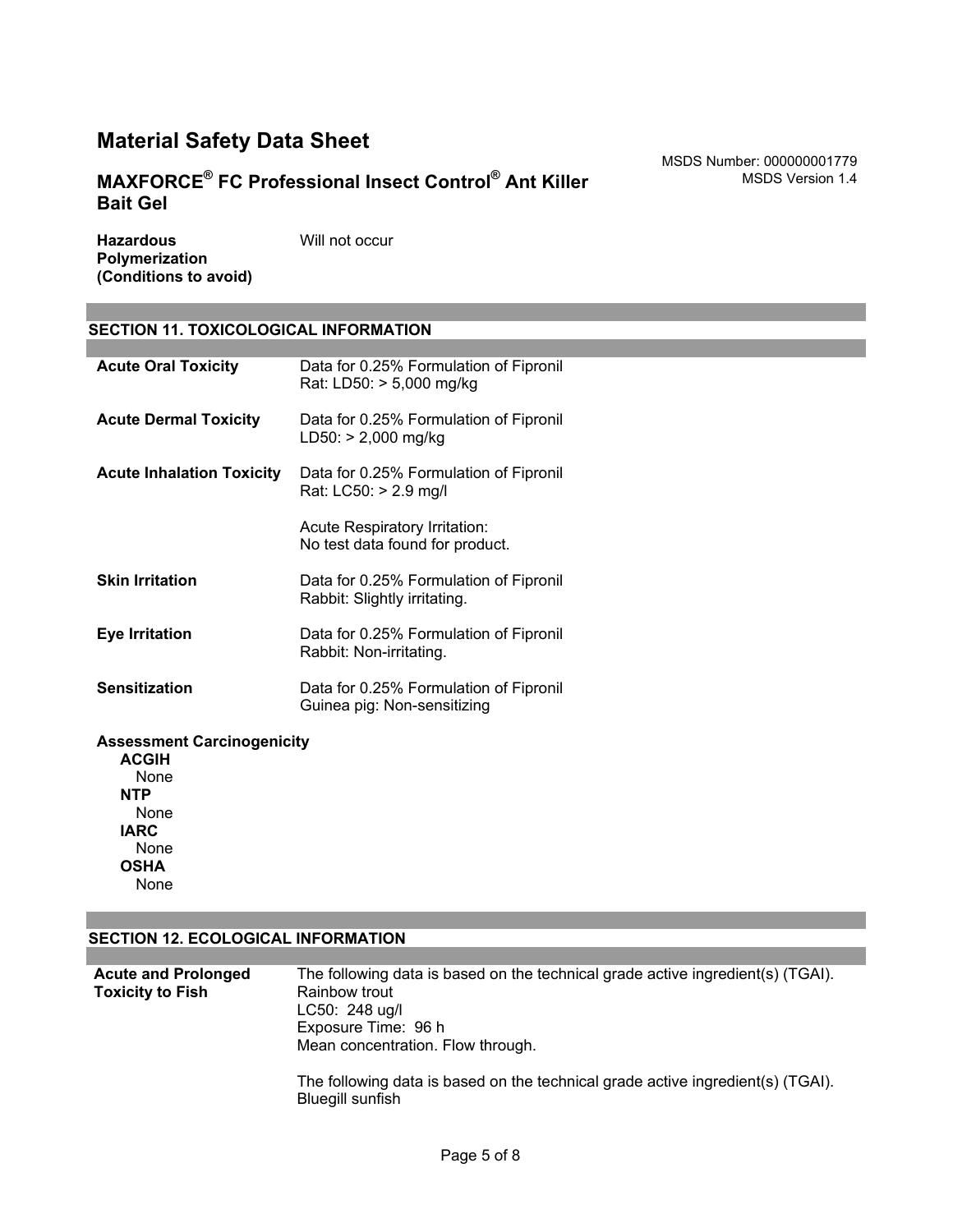### **MAXFORCE® FC Professional Insect Control® Ant Killer Bait Gel**

|                                                          | LC50: 85 ug/l<br>Exposure Time: 96 h<br>Mean concentration. Flow through.                                                                                                                                                                                                                                                                                                                                       |  |
|----------------------------------------------------------|-----------------------------------------------------------------------------------------------------------------------------------------------------------------------------------------------------------------------------------------------------------------------------------------------------------------------------------------------------------------------------------------------------------------|--|
| <b>Acute Toxicity to Aquatic</b><br><b>Invertebrates</b> | The following data is based on the technical grade active ingredient(s) (TGAI).<br>Daphnia<br>EC50: 248 ug/l<br>Exposure Limit: 48 h<br>Mean concentration. Flow through.                                                                                                                                                                                                                                       |  |
| <b>Toxicity Other Non</b><br><b>Mammal Terr. Species</b> | The following data is based on the technical grade active ingredient(s) (TGAI).<br>Mallard duck<br>$LC50:$ > 5,000 mg/kg<br>Exposure Time: 8 d<br>Dietary concentrations. Mean concentration.                                                                                                                                                                                                                   |  |
|                                                          | The following data is based on the technical grade active ingredient(s) (TGAI).<br>Bobwhite quail<br>LC50: 48 mg/kg<br>Exposure Time: 8 d<br>Dietary concentrations. Mean concentration.                                                                                                                                                                                                                        |  |
| Environmental<br><b>Precautions</b>                      | This pesticide is toxic to birds, fish and aquatic invertebrates. Do not apply<br>directly to water, to areas where surface water is present or to intertidal areas<br>below the mean high water mark. Do not contaminate water by cleaning<br>equipment or disposal of waste. Do not contaminate water when disposing of<br>equipment washwaters. Contain runoff to prevent entry into sewers or<br>waterways. |  |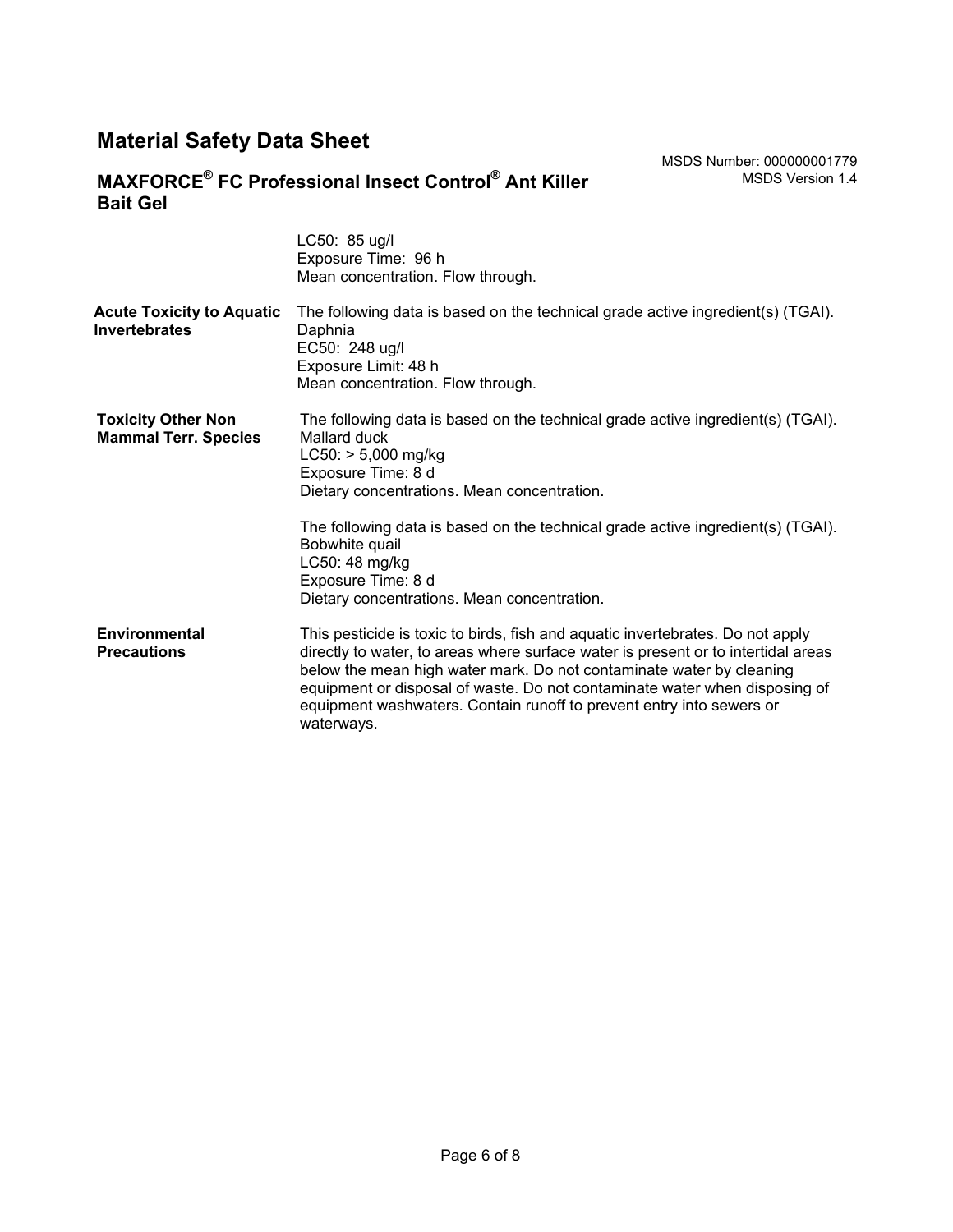### **MAXFORCE® FC Professional Insect Control® Ant Killer Bait Gel**

MSDS Number: 000000001779 MSDS Version 1.4

| Additional           | For chemical fate data call the product information phone number listed in |
|----------------------|----------------------------------------------------------------------------|
| <b>Environmental</b> | Section 1.                                                                 |
| <b>Information</b>   |                                                                            |

### **SECTION 13. DISPOSAL CONSIDERATIONS**

| <b>General Disposal</b><br><b>Guidance</b> | Pesticide Disposal: Pesticide wastes are acutely hazardous. Improper disposal<br>of excess pesticide, spray mixture, or rinsate is a violation of Federal Law.                                                                                                                                                                                                                                                                                     |  |  |
|--------------------------------------------|----------------------------------------------------------------------------------------------------------------------------------------------------------------------------------------------------------------------------------------------------------------------------------------------------------------------------------------------------------------------------------------------------------------------------------------------------|--|--|
|                                            | Chemical additions, processing or otherwise altering this material may make the<br>waste management information presented in this MSDS incomplete, inaccurate<br>or otherwise inappropriate. Please be advised that state and local requirements<br>for waste disposal may be more restrictive or otherwise different from federal<br>laws and regulations. Consult state and local regulations regarding the proper<br>disposal of this material. |  |  |
|                                            | EPA Hazardous Waste - No                                                                                                                                                                                                                                                                                                                                                                                                                           |  |  |
| <b>Container Disposal</b>                  | Wrap used prefilled reservoir in several layers of newspaper and discard in<br>trash.                                                                                                                                                                                                                                                                                                                                                              |  |  |
| <b>RCRA Classification</b>                 | Not Regulated under this Statute                                                                                                                                                                                                                                                                                                                                                                                                                   |  |  |

#### **SECTION 14. TRANSPORT INFORMATION**

US DOT Hazard Class: Not restricted

US DOT Proper Shipping Name: Insecticide, non-toxic, solid - not restricted

### **SECTION 15. REGULATORY INFORMATION**

**EPA Registration No.** 432-1264

**US Federal Regulations TSCA list** None **TSCA 12b export notification** None **SARA Title III - section 302 - notification and information** None **SARA Title III - section 313 - toxic chemical release reporting** None **US States Regulatory Reporting CA Prop65** This product does not contain any substances known to the State of California to cause cancer.